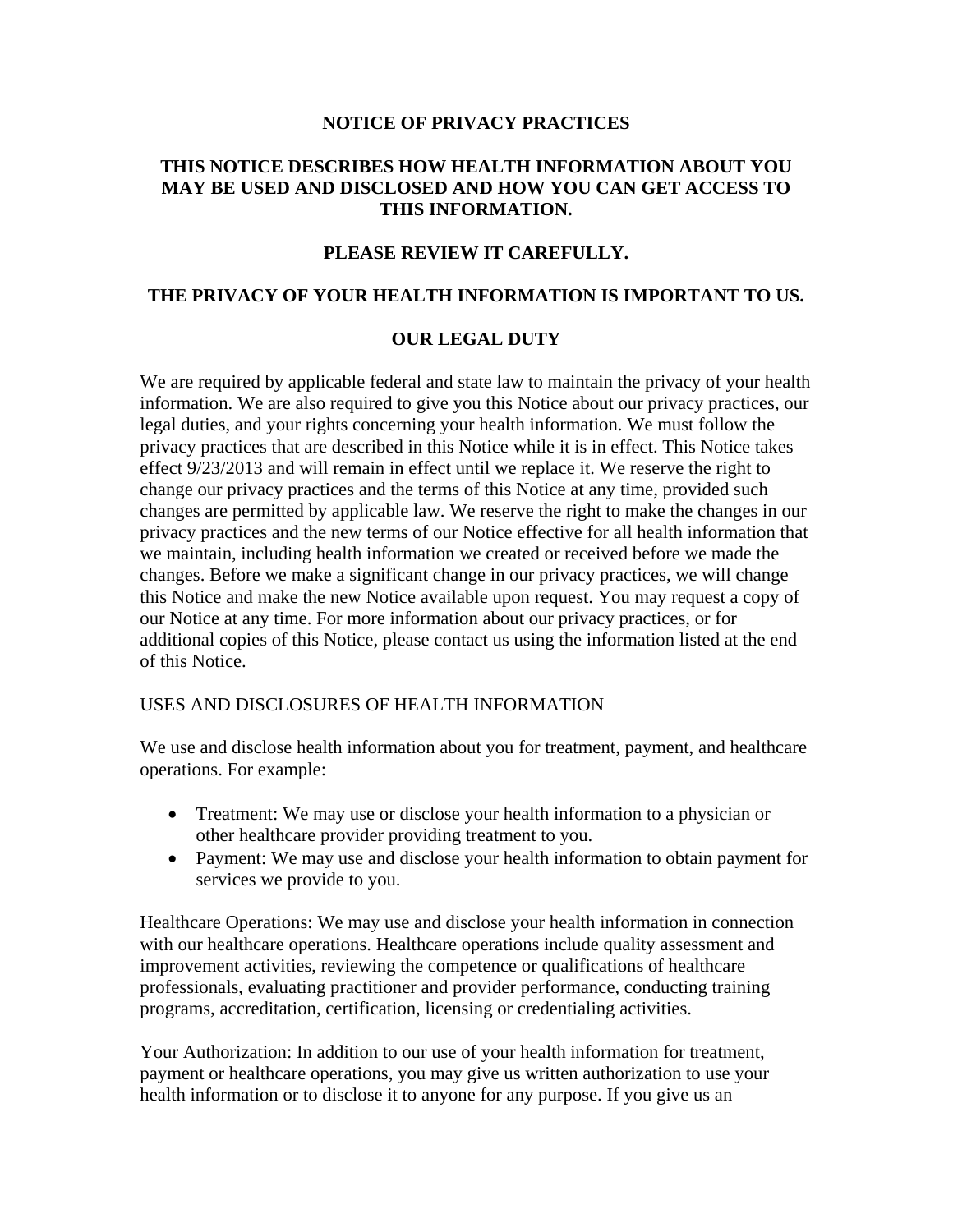authorization, you may revoke it in writing at any time. Your revocation will not affect any use or disclosures permitted by your authorization while it was in effect. Unless you give us a written authorization, we cannot use or disclose your health information for any reason except those described in this Notice.

- To Your Family and Friends: We must disclose your health information to you, as described in the Patient
- Rights section of this Notice. We may disclose your health information to a family member, friend or other person to the extent necessary to help with your healthcare or with payment for your healthcare, but only if you agree that we may do so.
- Persons Involved In Care: We may use or disclose health information to notify, or assist in the notification of (including identifying or locating) a family member, your personal representative or another person responsible for your care, of your location, your general condition, or death. If you are present, then prior to use or disclosure of your health information, we will provide you with an opportunity to object to such uses or disclosures. In the event of your incapacity or emergency circumstances, we will disclose health information based on a determination using our professional judgment disclosing only health information that is directly relevant to the person's involvement in your healthcare. We will also use our professional judgment and our experience with common practice to make reasonable inferences of your best interest in allowing a person to pick up filled prescriptions, medical supplies, x-rays, or other similar forms of health information.

Marketing Health-Related Services: We will not use your health information for marketing communications without your written authorization.

Required by Law: We may use or disclose your health information when we are required to do so by law.

Abuse or Neglect: We may disclose your health information to appropriate authorities if we reasonably believe that you are a possible victim of abuse, neglect, or domestic violence or the possible victim of other crimes. We may disclose your health information to the extent necessary to avert a serious threat to your health or safety or the health or safety of others.

National Security: We may disclose to military authorities the health information of Armed Forces personnel under certain circumstances. We may disclose to authorized federal officials health information required for lawful intelligence, counterintelligence, and other national security activities. We may disclose to correctional institution or law enforcement official having lawful custody of protected health information of inmate or patient under certain circumstances.

Appointment Reminders: We may use or disclose your health information to provide you with appointment reminders (such as voicemail messages, postcards, or letters).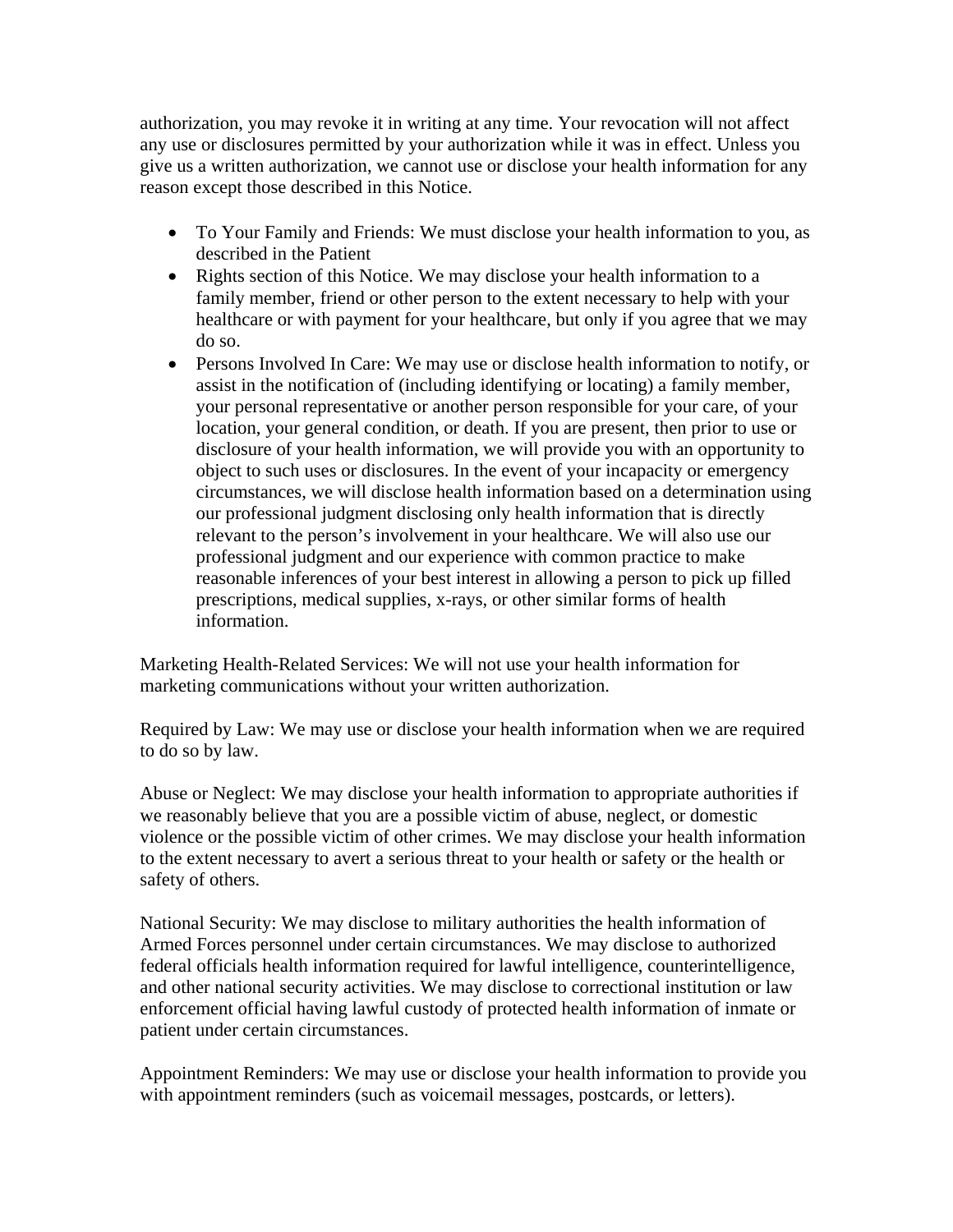## PATIENT RIGHTS

Access: You have the right to look at or get copies of your health information, with limited exceptions. You may request that we provide copies in a format other than photocopies. We will use the format you request unless we cannot practicably do so. (You must make a request in writing to obtain access to your health information. You may obtain a form to request access by using the contact information listed at the end of this Notice. We will charge you a reasonable cost-based fee for expenses such as copies and staff time. You may also request access by sending us a letter to the address at the end of this Notice. If you request copies, we will charge you 20 cents for each page,  $\S$  0 per hour for staff time to copy your health information, and postage if you want the copies mailed to you. If you request an alternative format, we will charge a cost-based fee for providing your health information in that format. If you prefer, we will prepare a summary or an explanation of your health information for a fee. Contact us using the information listed at the end of this Notice for a full explanation of our fee structure.)

Disclosure Accounting: You have the right to receive a list of instances in which we or our business associates disclosed your health information for purposes, other than treatment, payment, healthcare operations and certain other activities, for the last 6 years, but not before April 14, 2003. If you request this accounting more than once in a 12 month period, we may charge you a reasonable, cost-based fee for responding to these additional requests.

Restriction: You have the right to request that we place additional restrictions on our use or disclosure of your health information. We are not required to agree to these additional restrictions, but if we do, we will abide by our agreement (except in an emergency).

Alternative Communication: You have the right to request that we communicate with you about your health information by alternative means or to alternative locations. (You must make your request in writing.) Your request must specify the alternative means or location, and provide satisfactory explanation how payments will be handled under the alternative means or location you request.

Amendment: You have the right to request that we amend your health information. (Your request must be in writing, and it must explain why the information should be amended.)We may deny your request under certain circumstances.

Electronic Notice: If you receive this Notice on our Web site or by electronic mail (email), you are entitled to receive this Notice in written form.

## QUESTIONS AND COMPLAINTS

If you want more information about our privacy practices or have questions or concerns, please contact us.